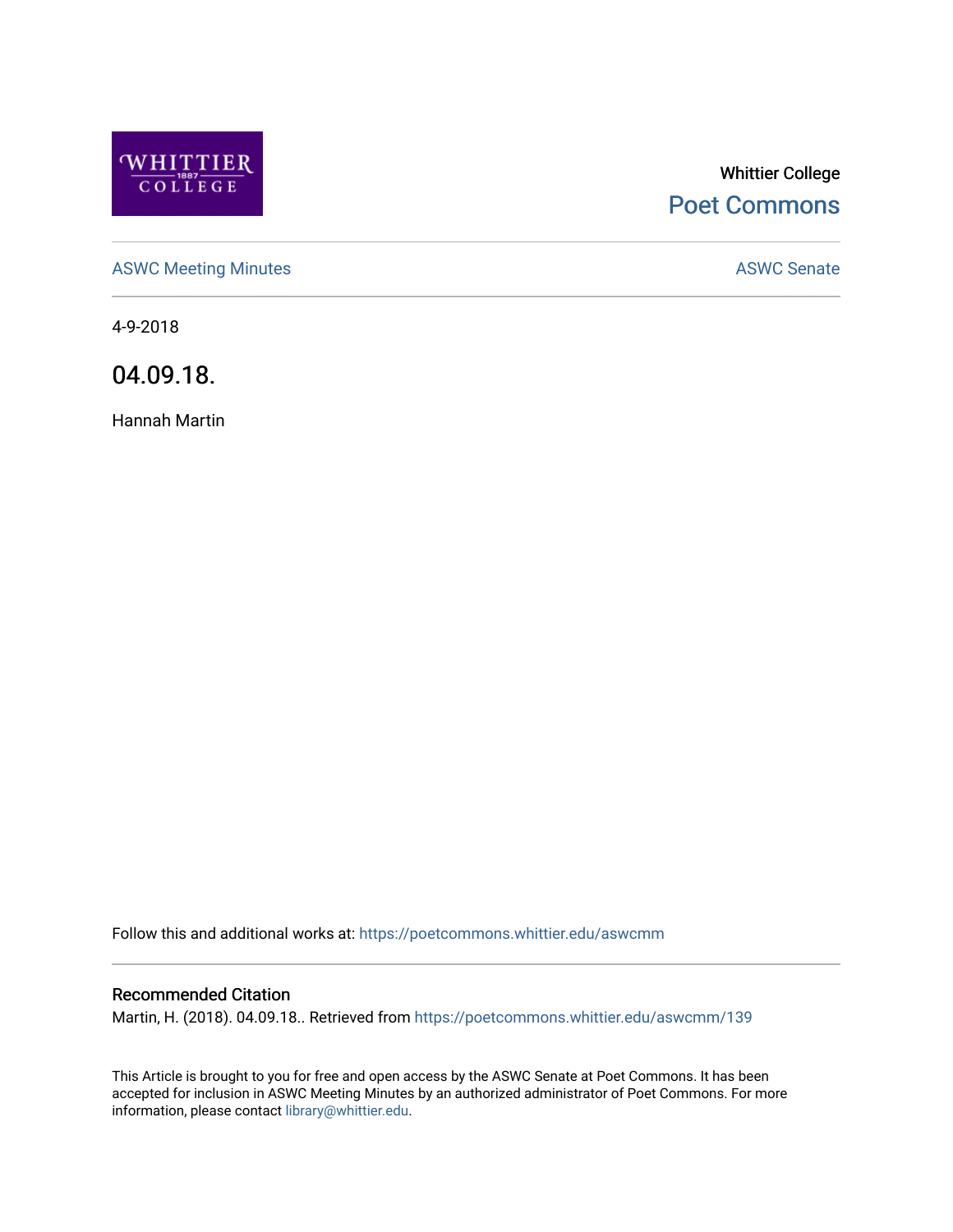

## **Meeting Minutes for April 9th, 2018**

#### **I. Meeting is called to order at 7:09PM**

### **II. Moment of Silence/Inspirational quote**

*If the world was blind, how many people would you impress? -Boonaa Mohammed* Read by Sen. Delgado

## **III. Mission Statement**

**a.** The ASWC Senate, as the governing body of the Associated Students of Whittier College, is dedicated to the betterment of the college as an institution and as a member of the broader community. The Senate shall assist on-campus clubs and organizations in creating, promoting and implementing dynamic programs and events that involve students and add value to their educational experience. This body will act as an open forum for students to voice their opinions and desires, always keeping the best interests of the ASWC in mind. In all its actions, the Senate will serve the students first with integrity, dedication, responsibility and humility.

#### **Read by Sen. Trout**

#### **IV. Roll Call-Secretary Martin**

- **a. Present:** President Scurr, Vice President Monreal, Treasurer Conlon, Director Zonni, Director Joachim, Senator Trout, Senator Barrientos, Senator Delgado, Senator Grossman, Senator Gonzalez, Senator Segura, Senator Hills, Senator Johnson, Senator Olague, Senator Lira, Senator Bang-Guerin
- **b. Absent excused:** Sen. Reeder, Sen. Lowinger
- **c. Unexcused:** Sen. Bertelsen, Sen. Merino

## **V. Minutes Amendment/Approval**

- **a. Approved by Sen. Bang-Guerin**
- **b. Seconded by Sen. Hills**

## **VI. Public Voice**

#### **a. Lizzie Wirtz for Whittfest**

- a. Here to listen to any feedback on Whittfest
- b.Want to ensure that students' concerns feel validated especially since we use student fees. Our Program Board meetings are open to all students and will be hosting forums in the future to receive feedback. Torey Lanez was contracted for 60 minutes and he only performed for 34. We will be following up on this.
- c. Member of the public, KamRon: My first impression was that it was a short event. He spent a lot of his time crowd surfing, which was really a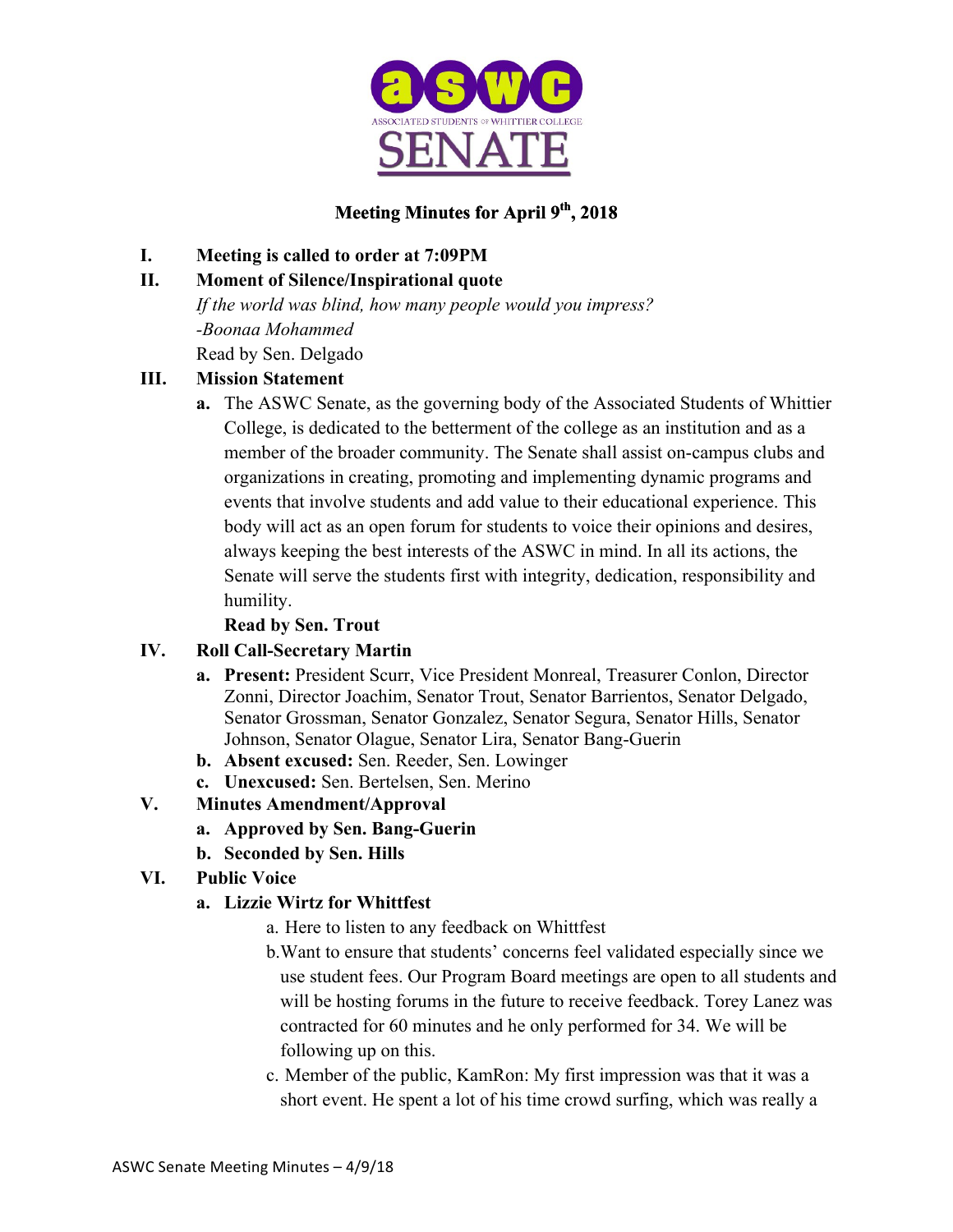risk. He left without saying thank you or goodbye or anything. The student performers were amazing and I really appreciate this event overall, it was really fun.

- **1.** Wirtz: We were prepared for him to crowd surf with campus safety and Whittier police present.
- d.Sen. Hills: A lot of constituents felt like there was racialized policing with the outside police coming here. Many students of color were turned away. There were many students of color that didn't get in because they had bags but they were smaller than those of students not of color. Please consider this when you select your security next time.
	- **1.** Wirtz: Outside police did not handle who was turned away, they were more for securing the perimeter. Campus safety handled all of these instances that you are referring to. We encourage these students to come to the forums to voice these concerns as well.
- e.Sen. Johnson: Thank you for coming to listen to our concerns.

#### **b. Residential Life Survey with Joe Melendez**

a.High impact factors of Overall Satisfaction were: Room Assignment, Dining Services, and Safety and Security. Our goal is always 5.5/7

- **1.** Room Assignment 5.14/7
- **2.** Dining Services 4.58/7
- **3.** Safety and Security 5.7/7
- b.High impact factors of program effectiveness
	- **1.** Personal interactions 5.06/7
	- **2.** Self-management 4.96
	- **3.** Dining Services 4.58/7
	- **4.** Safety and Security 5.71/7
	- **5.** Sustainability

#### c.**Recommendations**

- 1. New programming model for RCAS that focuses on community development and student learning
- 2. Noise concerns within halls: RCAs will connect with residents and discuss what the concerns are and if edits are needed to their community area expectations
- 3. Room assignments: More time to allow StarRez application process to be implemented longer
- 4. Student learning: personal interactions including how to deal with interpersonal conflicts, resources available, meeting new individuals, and overall hall living tips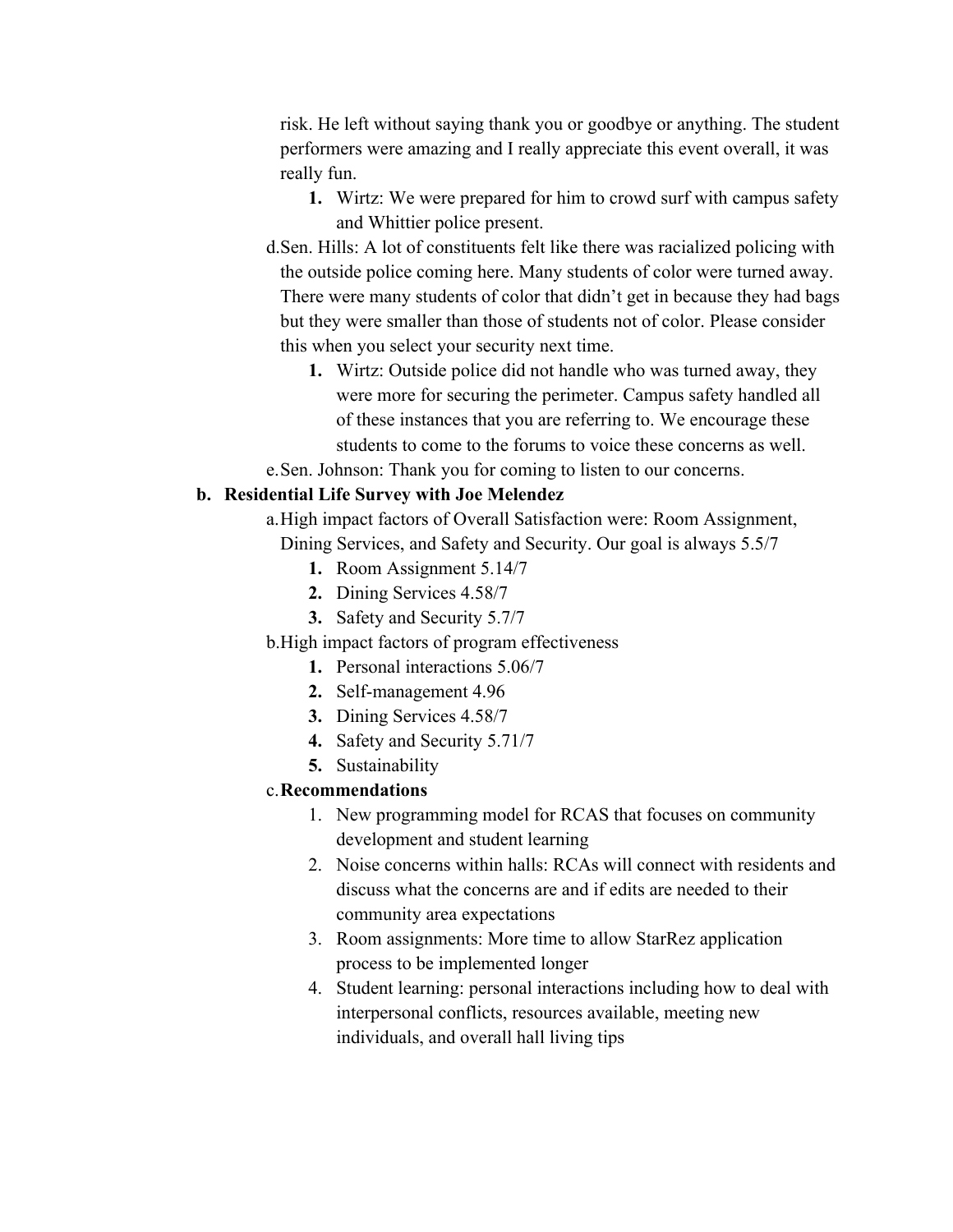- 5. Working with OEI for programming, a current initiative with targeted topics toward students that are interested in that the OEI can help us talk about them and support each other
	- a. Working 10 hours a week with the OEI on how to align our initiatives with them
- 6. Integrate first year students within all halls except Arbor Ridge and Turner Hall
	- a. Opening up half of Johnson for returning students to save money on triple-style rooms
- 7. Create an LLC program for first year students
	- a. Such as arts and entertainment, first-generation college students… Similar to themed housing in Harris but will be academically focused
- 8. Continue with creating new equipment within the halls that promote social interactions and a positive living experience
- 9. Remember that these are all suggestions and are in the draft mode, and we are open to feedback in the future.
- d. Sec. Martin: I also wanted to point out that many of the standard deviations seem to be really high on many of these factors, so although the mean doesn't seem all that off from your goal of 5.5, many of the answers could fall far away from this mean and make it not all that indicative of student opinion.
	- 1. Joel Perez: Thank you for bringing that up and we do acknowledge this. We would like to redirect your attention to the high impact factors where many of the data points that you are describing are included there because of their low rating and high variation.
- e. Sen. Johnson: Was sexual assault or sexual harassment factored into any of these considerations?
	- 1. Joe: I don't know if it was included in any of this survey. We do have a specific survey just for that, the climate survey.
	- 2. Joel: No, it is not. The last time we did it was spring of last year.
- f. Sen. Johnson: While I like the idea that triples will offset cost for upperclassman, I think that it will significantly alter their experience. Will first-years be notified that they will be living with upperclassman? Because it is advertised as first-years only.
- 1. Joe: Yes, we will do our best. Stauffer will remain first-year only. g.If you need to reach me, you can reach me at  $\imath$  melendez@whittier.edu
- **c.** Summer Arbor Ridge info went out last year! It will be \$550 per month per student and a \$200 deposit. Seniors and Juniors starts tomorrow. Second years are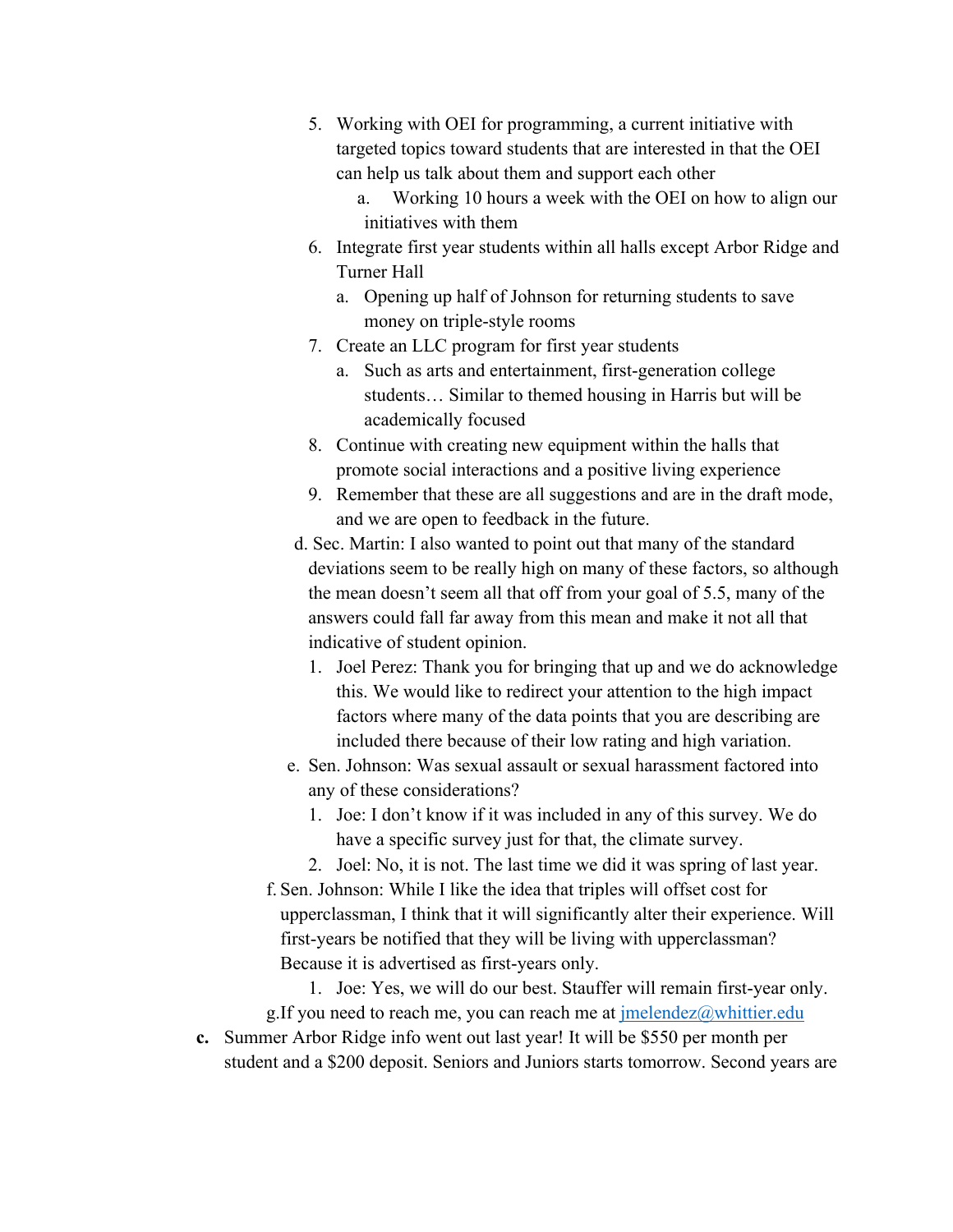on the  $17<sup>th</sup>$ . First years are on the  $19<sup>th</sup>$ . Anyone that is left will be on the  $20<sup>th</sup>$ . Check your housing portal inbox.

### **VII. President's Message- President Scurr**

- **a.** Welcome, everyone, I hope you enjoyed Whittfest Friday night.
- **b.** The President's Reception for Admitted Students was yesterday. Looking back at when I first spoke of this on March 5th, I would have proactively asked for help on specific tasks of preparing for the event so we could be represented to new students. Thank you to those who let me know they could not attend.
- **c.** I was a judge for the Greenleaf Research Slam on Friday. I highly encourage Poets to attend in the future to witness some intriguing research and work being completed by students of all years. There are great rewards available for those who entered and win Best Overall Presentation, for example.
- **d.** Let us continue with our meeting and take on the rest of the semester at a nice and steady pace. A little planning goes a long way!

### **VIII. Treasurer's Report- Treasurer Conlon**

- **a.** General Fund Balance: \$351.30
- **b.** Operational Account Balance: \$4544.05
- **c.** Reserve Account Balance: \$5765.82
- **d.** Allocated thus far: \$78557.57
- **e.** First readings: \$0
- **f.** Daily Calendar Considerations: \$0

## **IX. Constituent Reports**

- **a.** Academic Affairs Chair *Sen. Trout*
	- a. I posted a first draft of an advisor evaluation form and would love any and all feedback. I will be meeting with Andrew Wallis later this week to go over the form and how to implement it.
- **b.** First Year Class Council-*Sen. Barrientos*
	- a. We are trying to get an art show going before the end of the year.
- **c.** Commuter Representative *Sen. Delgado*
	- a.The Taco Bar Commuter Student Luncheon on 4/4 was a big hit. We had planned for an estimate of 35 students, the count ended up at a number right around 65. We are planning to have more food available next time.
	- b.A few students from that luncheon expressed interest in ASWC, I gave them the links to apply to run for positions on next years table. So that's pretty exciting.
	- c.A few of those students also asked me if the CSA would be coming back as a place for commuter students to meet a little more regularly. So I will be meeting with a few of them to explore and discuss the possibility of bringing the club back to life for next year!
- **d.** Residential Hall Representative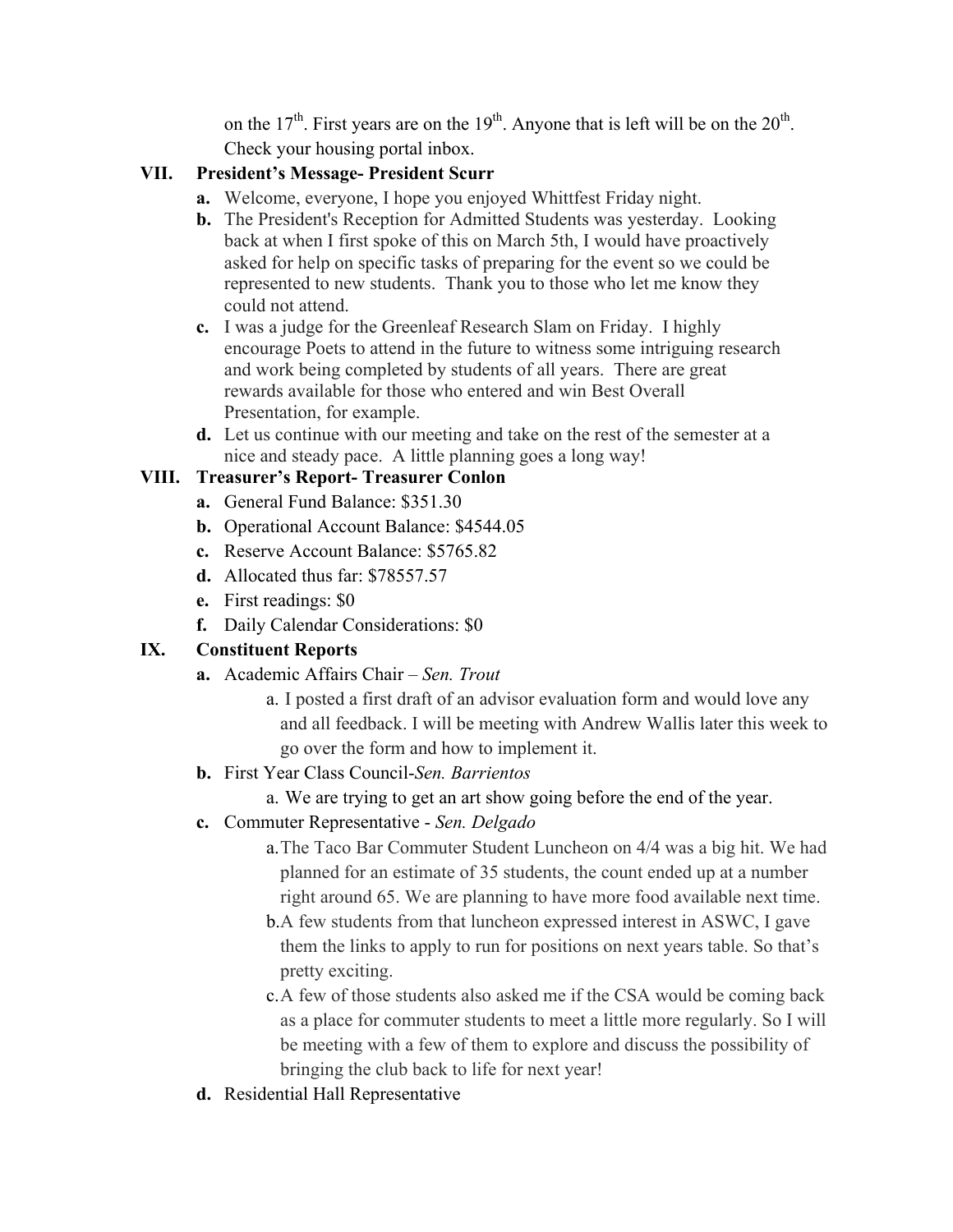a.N/A

- **e.** Student Body Representative *Sen. Reeder* a. N/A
- **f.** Student Body Representative *Sen. Grossman*
	- a. Nothing new to report
- **g.** Student Body Representative

a. N/A

- **h.** Student Body Representative *Sen. Lowinger*
	- a.I want to preface this report with a quick statement: the following information is objective and the purpose of this report is to inform constituents, not to stir up negative sentiments.
	- b.Some constituents have expressed their dissatisfaction with the Whittfest concert, but did not know the logistics of the event (cost, attendance, etc.) and did not want to make an uniformed judgment. To help students make informed decisions, I have been asked to share the following information that was provided by the Interim Director of the LEAP Office.
	- c.Whittfest Logistics:
		- 1. Total cost \$135,000 \$140,000
		- 2. 60 minute artist performance fee \$75,000 (actual performance time: 34 minutes)

I have been notified that Program Board will be issuing a statement regarding the short performance time and the appropriate payment. 3. Approximately 800-900 people attended the event

- d.To follow up with this information, I am planning on conducting a survey to see if 1) students thought this was an appropriate use of funds and 2) what students would have liked to see Whittier College do with approximately \$130,000.
- **i.** Diversity Council Representative *Sen. Gonzalez*
	- a.Next Diversity Council general meeting will be next Tuesday at 5:30pm in the OEI.
	- b.In regards to feedback from Whittfest, I have been receiving feedback from students saying that security at Whittfest were consistently stopping students of color and students have been bringing this up to Senator Hills as well. Going to be following up with students about this this week.
	- c.Also, if students submitted an application to dine with Patrisse Cullors, you will be hearing by the end of the week if you have been selected as part of that group.
- **j.** Inter-Club Council Representative *Sen. Hills*

a. N/A

**k.** Social Justice Coalition Representative - *Sen. Segura*

a.Social Justice Week will take place from April 13th to the 20th.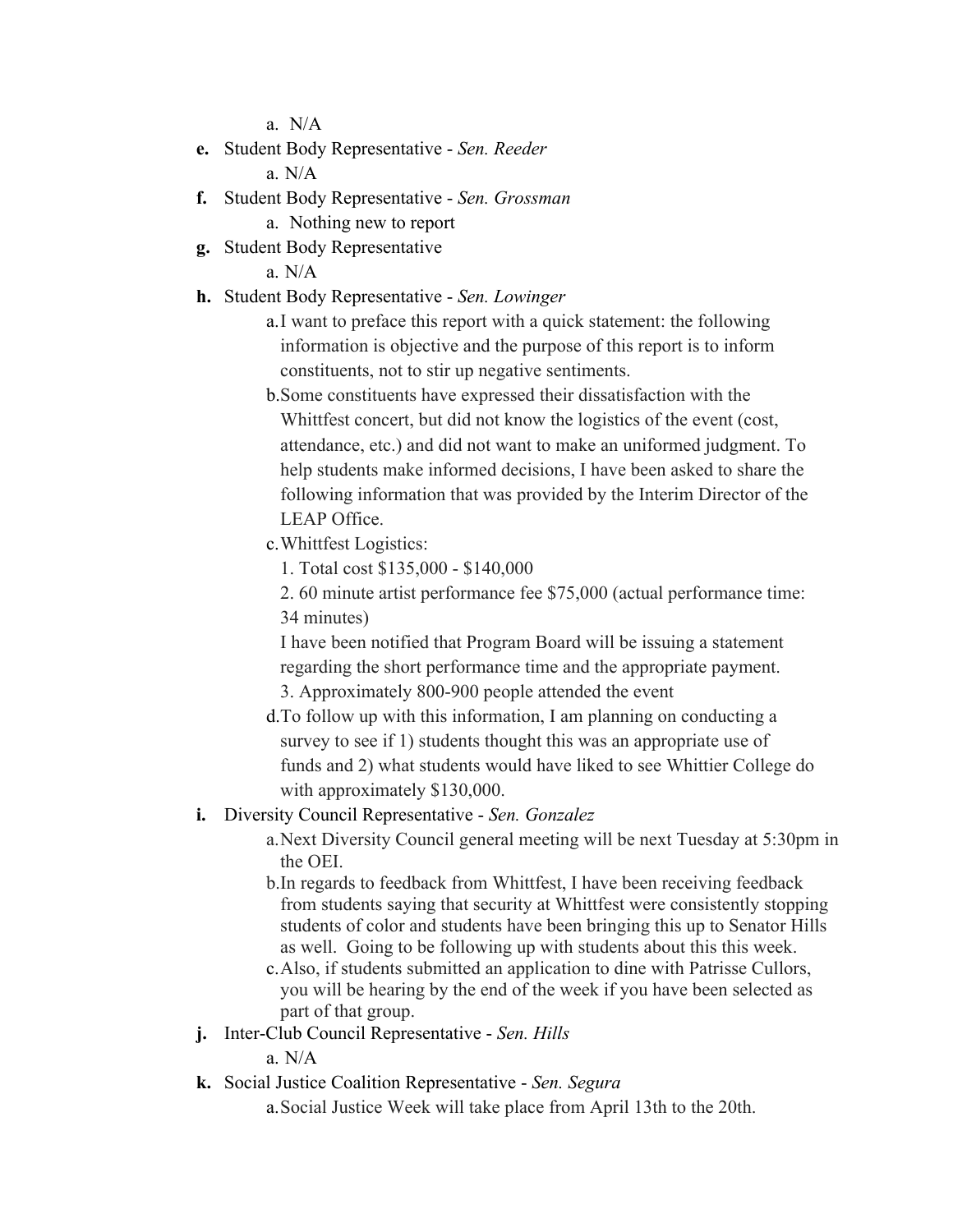- b.The final Social Justice Coalition meeting will take place at the Dezember House from 6pm-7pm on Wednesday April 18th.
- c.We, the Social Justice Coalition, will be having our elections soon. To any person that is interested in Social Justice, this is a great opportunity to become stronger in organizing events. We hope there are some advocates out there that are interested in joining the Social Justice Coalition. d.Follow @wcforequity for updates on any events relating to social justice!



- *a.* N/A
- **m.** Poet Student Athlete Leadership Academy Male Rep- *Sen. Johnson*
	- a.**Men's Baseball -** The men's baseball team took the three game series against Cal Lutheran this past week, winning 2 of the 3 games. They fell early in the first game, losing 13-3 but came back in games two and three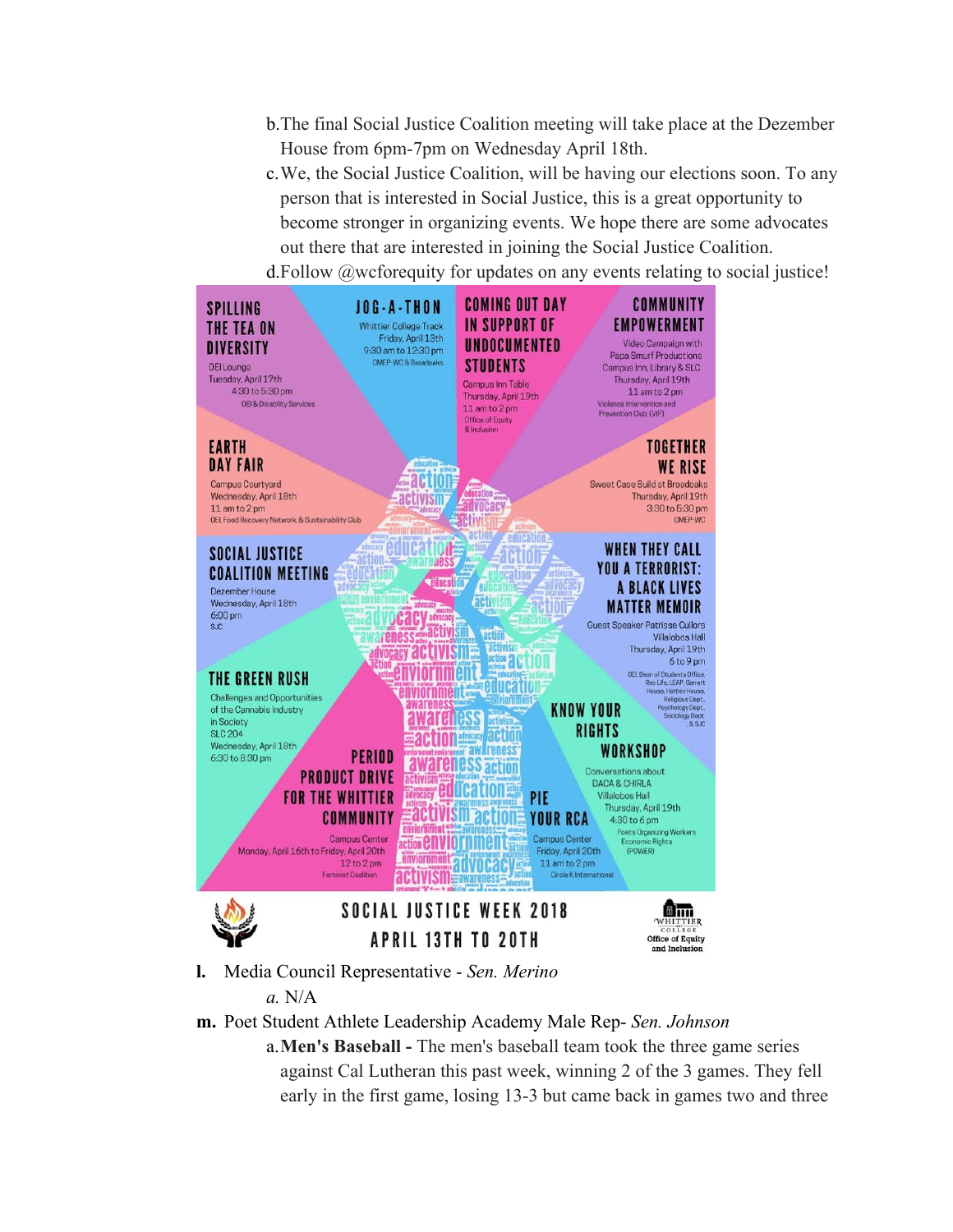winning 5-2 and 6-3. Next up for them is a three game series against Caltech next week.

- b.**Men's Golf -** The men's team competed in the SCIAC No.2 matchup this weekend and faced a tough field. Tyler Hoefferle was the poet's lowest scorer with  $a + 10$  on the weekend. The boys have a few weeks off before entering the SCIAC championship, April 22nd through 24th. Good luck!
- c.**Men's Lacrosse -** The men's lacrosse team lost a tough match to Colorado College 15-8 this past weekend. The team no longer has any home games, and will play their last 4 season games on the road. Up next for them is a weekend trip to play Illinois Wesleyan and Aurora University this Friday and Sunday.
- d.**Men's Soccer -** The men's soccer team played in a three-game tournament this weekend at the Stub Hub Center. They fell in a close game to CMS 1- 0, but picked things up, beating Santa Monica College as well as the University of La Verne later on in the day.
- e.**Men's Tennis -** The men's tennis team faced two difficult opponents this past week, losing to Caltech as well as No. 6 in the national CMS. Up next for them is the University of Redlands this Saturday at 10:00am.
- f. **Men's Track and Field -** members of the track and field team participated in the Pomona-Pitzer invitational this past weekend. Their next meet is this weekend at Occidental College, where they will compete in SCIAC No.3
- g.**Other -** The athletic department hosted the 12th annual Presidents Luncheon last week, to honor athletes who earned a 3.5 GPA or above during the Spring '17 or Fall '17 semesters. 130 student athletes received the honor and for the 7th consecutive semester the Athletic Department achieved an overall 3.0 GPA. Congrats!
- **n.** Poet Student Athlete Leadership Academy Female Rep- *Sen. Olague*
	- a.Women's golf participated in SCIAC No 2 this weekend finishing in 6th overall. Kajal Vitha placed in 9th overall and Taylor Beckwith placed 13th.
	- b.Women's lacrosse fell to Pomona Pitzer Wednesday 21-3. They continue SCIAC play facing Redlands this Wednesday.
	- c.Softball played in two double headers this weekend, splitting with both Chapman and Claremont-Mudd-Scripts. They meet Chapman again this weekend in another double header along with two games against Redlands.
	- d.Women's tennis faced two tough battles against Caltech and CMS losing to both teams. They compete against Redlands this Saturday.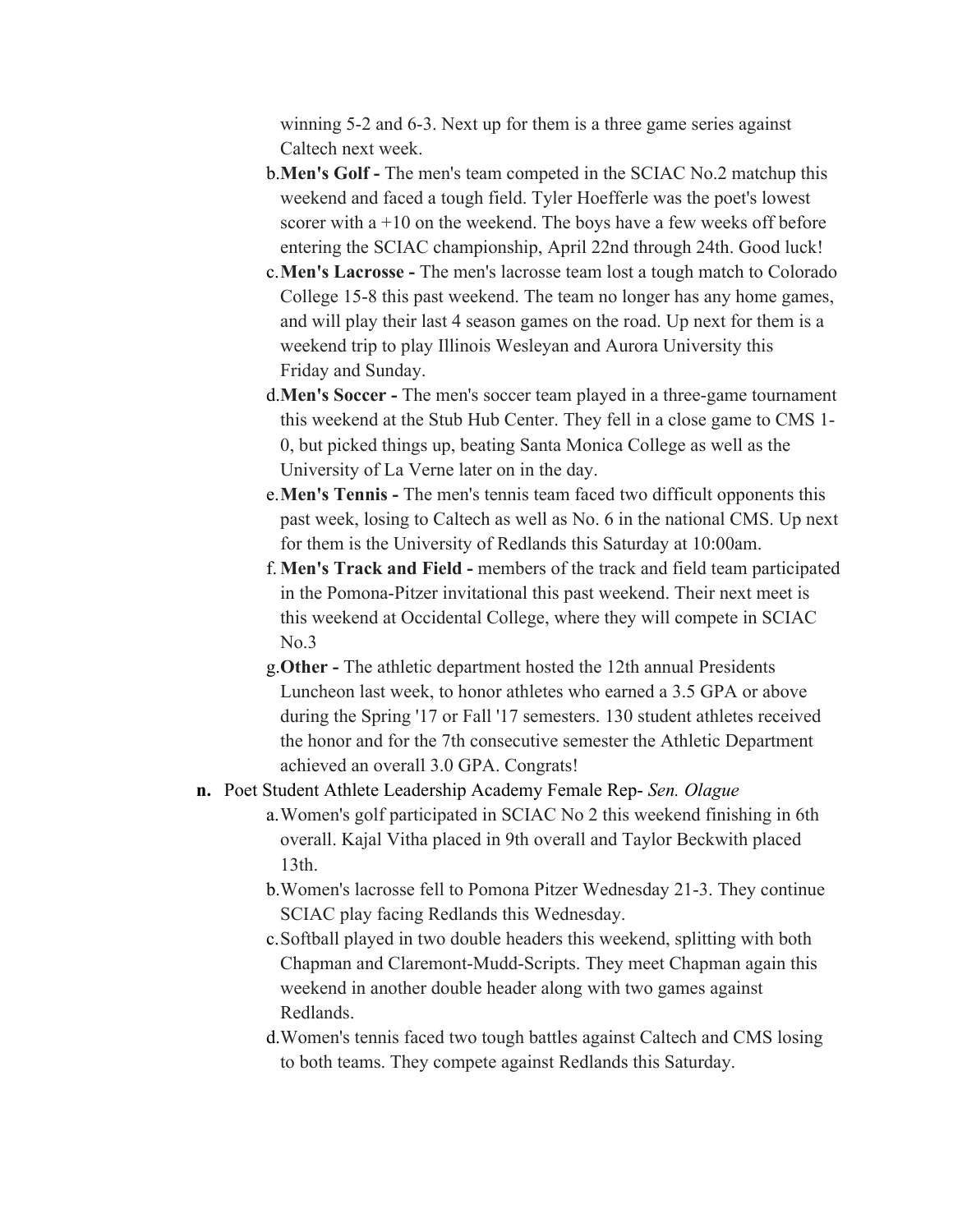e.Track and Field competed in SCIAC No 2. The women placed great numbers and finished strong competing against over 1500 athletes.

**o.** Inter-Society Council Male Rep- *Sen. Lira*

a. N/A

**p.** Inter-Society Council Female Rep- *Sen. Bang-Guerin*

a. The Ionians have a fundraiser on 4/20 at Blaze Pizza

#### **X. Committee Reports**

**a.** Administrative –*Vice President Monreal*

a. N/A

**b.** Budget- *Treasurer Conlon*

a. N/A

**c.** Campus Relations- *Dir. Joachim*

a. N/A

- **d.** Elections- *Secretary Martin*
	- a. April  $18^{th}$  is election day
	- b.Please keep in mind that all signatures and online forms to apply for candidacy for student body rep, commuter rep, and residential hall rep, or e-board
- **e.** Program Board *Director Zonni*
	- a.We had WhittFest last Friday, and there was a great turnout--almost 900 were in attendance! I am so proud of all of the hard work and energy that went into bringing this event to campus!
	- b.As WhittFest Chair, Lizzie, shared earlier, we are currently hearing any suggestions/praises/comments/concerns so we can continue to improve upon our event!
	- c.Keep an eye out for a few more PB events as we finish up the semester! We'll be having a Coffee Break on May 3 so we can take a break and destress before finals :)

#### **f.** Advocacy- *President Scurr*

- a. Did not meet. Will meet tomorrow 04/10/18 at 12:30pm in the Senate Office to bring together a final bill/proposal.
- **g.** Culinary- *Director Zonni*
	- a. We meet on Wednesdays at 2 in the Senate Office!
	- b.Our meetings are open, so feel free to stop by if you have any questions, comments, concerns, etc.
- **h.** Student Feedback- *Sen. Olague*

a. N/A

**i.** Student Finance – *Treasurer Conlon*

a. N/A

**j.** Environmental-*Rep. Bertelsen*